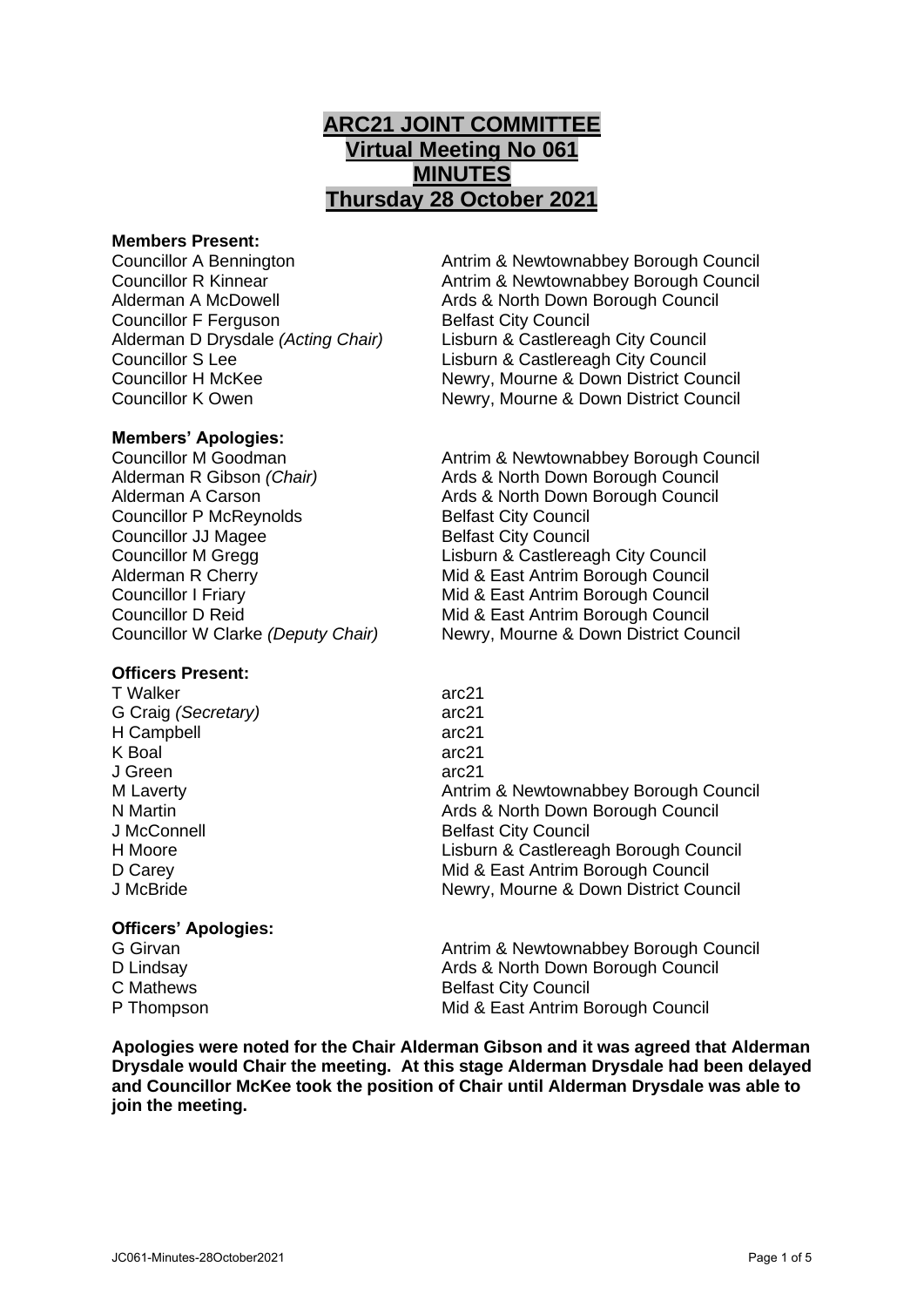### **Item 1 - Conflicts of Interest Statement**

The Chair read out the Conflicts of Interest Statement. There were no conflicts noted. **Action: Noted**

## **Item 2 - Apologies**

Apologies were noted. **Action: Noted**

## **Item 3 - Minutes of Joint Committee Meeting 060 held on 30 September 2021**

Following discussion, the Joint Committee approved the minutes of Joint Committee meeting 060 held on 30 September 2021.

### **Action: Agreed**

## **Alderman Drysdale joined the meeting and took the position of Chair.**

### **Item 4 - Matters Arising**

Mr Craig discussed the Declaration of Members Interests forms to be completed by Members and reported that at this time, there were only two forms outstanding and that he would be following this up with the Members concerned.

#### **Action: Mr Craig**

Mr Craig noted that plans had been made to hold a physical meeting for todays' meeting but unfortunately this was not possible. The position would continue to be monitored on an ongoing basis in order to identify other opportunities to hold hybrid type meetings in the future at the earliest convenience.

# **Action: Noted**

### **Item 5 - Contracts & Operations Briefing Report**

Ms Boal provided the Joint Committee with an overview of issues pertaining to contracts and operations.

She reported that waste contract services continued to operate well, apart from the collection of fridges from Household Recycling Centres, where there have been issues due to capacity at the processing plant at Toomebridge.

Health & Safety audits have now been completed for three sites and only a few minor issues have emerged, which is encouraging despite everything going on with COVID-19. The audits of the NWP sites, including transfer facilities, have commenced with remote document reviews completed followed by site visits and it is anticipated that these audits will be completed by the end of October 2021.

Ms Boal noted that for the first time in a long time, that there were no rejected loads which is positive outcome.

She reported that the tonnage statistics show a general decrease in September when compared with the corresponding month last year, in particular landfill tonnage, which will continue to be monitored closely.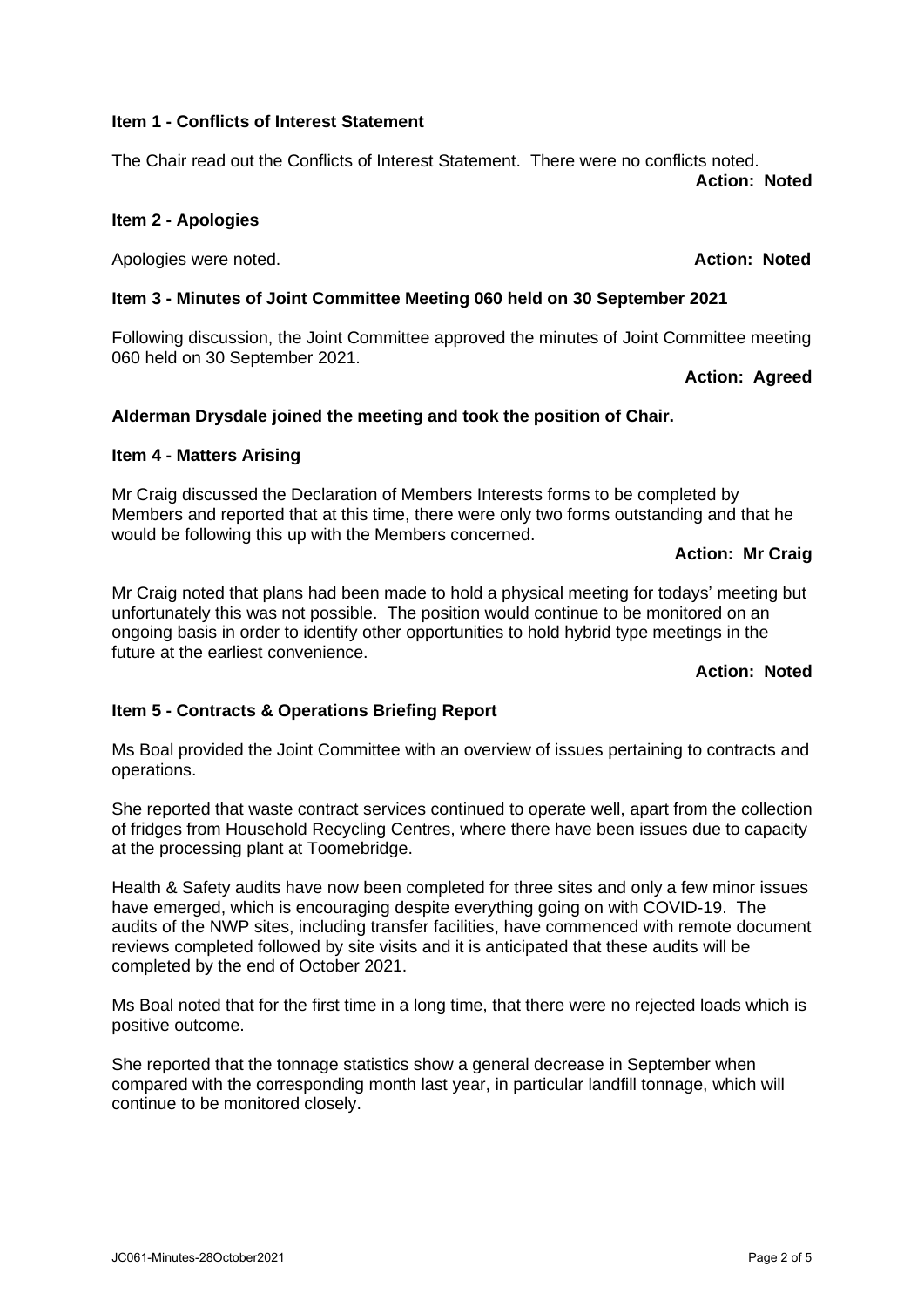She provided an update on information provided on the website of NWP, the contractor who processes the arc21 organic waste, related to environmental benefits of the composting process and end-product with some high-level information presented including a couple of links for some YouTube videos which Members may find of interest.

Ms Boal highlighted that lead times for many of the supplies such as bins and caddy liners had been growing, and price increases were also occurring. She advised that council officers had been advised to consider this supply issue when planning their orders in order to ensure that they maintained sufficient stock to meet their residents' demands.

Following discussion the Joint Committee noted the report.

### **Action: Noted**

### **IN COMMITTEE**

The Chair recommended that the meeting would now move "in committee" for items 6 to 9 of the Agenda which was agreed.

Matters of a confidential and commercially sensitive nature were discussed under these agenda items.

Following discussion on the commercially sensitive matters, the Chair recommended that the meeting would now return to the main agenda, which was approved, but whilst "*in committee*" there were four matters discussed as follows:

| Item 6 - Minutes of Meeting 060 held on 30 September 2021 'in committee' | <b>Action:</b> | <b>Agreed</b>         |
|--------------------------------------------------------------------------|----------------|-----------------------|
| <b>Item 7 - Matters Arising</b>                                          | <b>Action:</b> | <b>Noted</b>          |
| Item 8 - Residual Waste Treatment Project                                |                | <b>Action: Agreed</b> |
| <b>Item 9 - Commercially Sensitive Contract &amp; Procurement Issues</b> | <b>Action:</b> | <b>Agreed</b>         |

### **OUT OF COMMITTEE**

Members agreed to return to the main Agenda.

### **Item 10 - Financial Report for the Year to March 2021**

Mr Craig presented Members with a summary of the financial results of the Joint Committee for the year to March 2021, following the issuance of the Annual Report to those Charged with Governance from the Local Government Auditor.

He reported that once again, the Local Government Auditor has been able to certify the accounts of arc21 without qualification, providing ongoing assurance to the Joint Committee around the financial management and governance of the organisation.

Following discussion the Joint Committee noted the report.

**Action: Noted**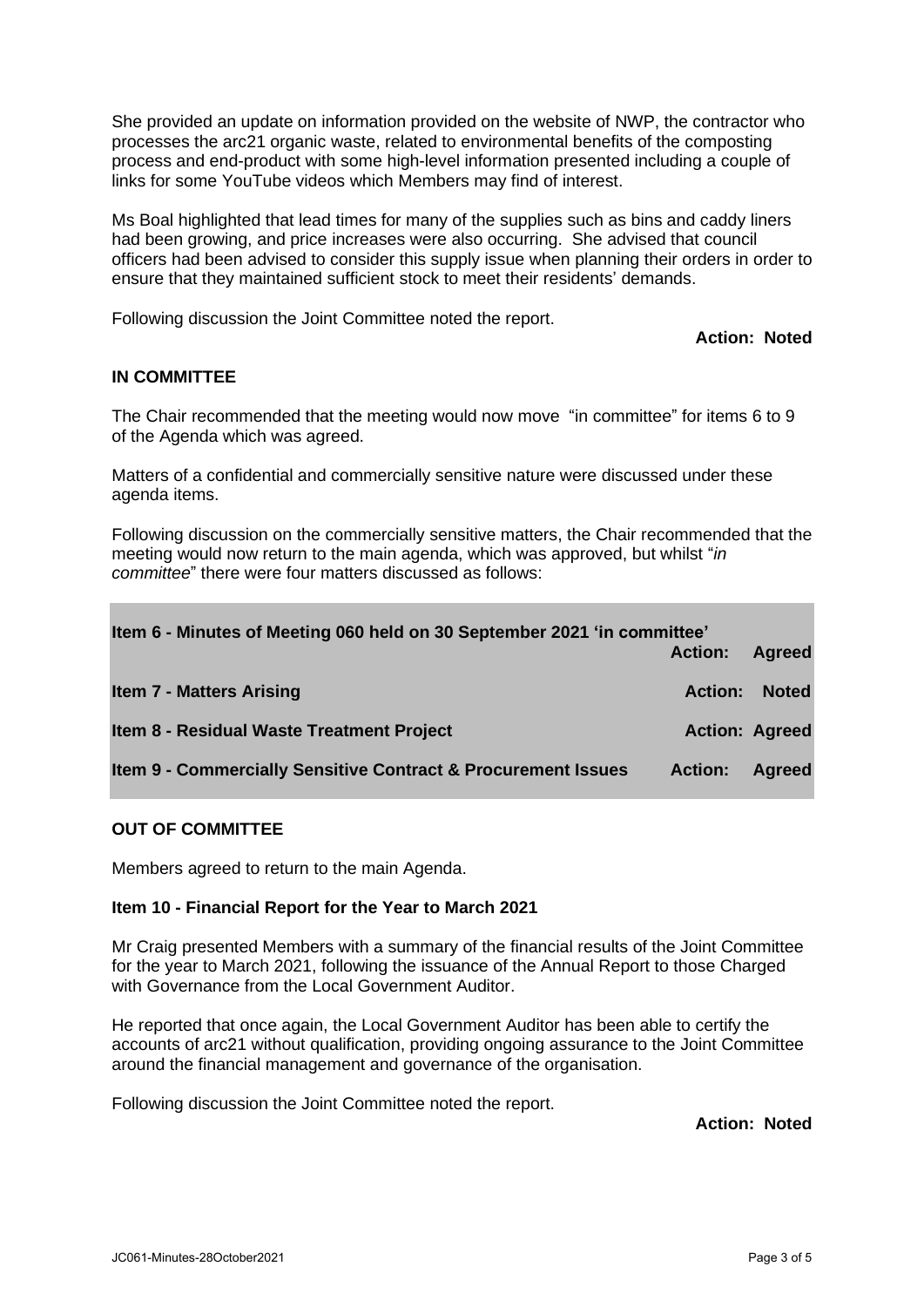## **Item 11 - Waste Tonnage Trends**

Ms Boal presented a series of graphs showing the tonnage trends for material processed through the larger arc21 contracts highlighting the trends in the landfill, mixed dry recycling, organic waste processing and street sweeping contracts.

In terms of the landfill and garden waste tonnages collected in August/September 2021, she reported that they followed a similar track as the same period last year.

She reported that the peak in the collection of food and garden waste occurred in June, while the materials delivered to Bryson Recycling have flat-lined over the last couple of months; materials delivered to ReGen had been rising but this has started to level off.

Street sweeping waste remained lower when compared to other years.

Ms Boal advised that she would be providing a report on the overall reconciliation of revenue shares in terms of the MRF shortly and highlighted that material prices had held up well and that more revenues had been generated than previously.

Following discussion the Joint Committee agreed to note the report.

### **Action: Noted**

## **Item 12 - Schedule of Meetings 2022**

Mr Craig presented a report with the proposed schedule of meetings to be held in 2022.

He reported that at this stage, it is hoped that the meetings next year will be able to get back to being held physically with Members present in person, subject of course to Public Health Agency guidance regarding the ongoing pandemic emergency, and the proposed dates and hosts were presented as follows:

| Thursday 27 January 2022   |
|----------------------------|
| Thursday 24 February 2022  |
| Thursday 31 March 2022     |
| Thursday 28 April 2022     |
| Thursday 26 May 2022       |
| Thursday 30 June 2022      |
| Thursday 25 August 2022    |
| Thursday 29 September 2022 |
| Thursday 27 October 2022   |
| Tuesday 6 December 2022    |

Date: Proposed host: Antrim & Newtownabbey Borough Council Ards & North Down Borough Council **Belfast City Council** Lisburn & Castlereagh City Council Mid & East Antrim Borough Council Newry, Mourne & Down District Council Antrim & Newtownabbey Borough Council Ards & North Down Borough Council Belfast City Council Lisburn & Castlereagh City Council

Given the success of meetings being held remotely in a virtual format, Mr Craig advised that there would also be the opportunity to hold hybrid meetings in future, with some Members being present in person and others participating remotely.

He further reported that the current legislation enabling lawful decisions to be made in virtual meetings only extends to March 2022, and the impact on the ability of the Joint Committee to make lawful decisions, when a quorum is not present physically, will be considered at that time.

Mr Craig reported that from time to time, there has been a requirement to call special meetings of the Joint Committee and it is proposed that this ad-hoc arrangement be continued, and Members notified accordingly, should such events occur.